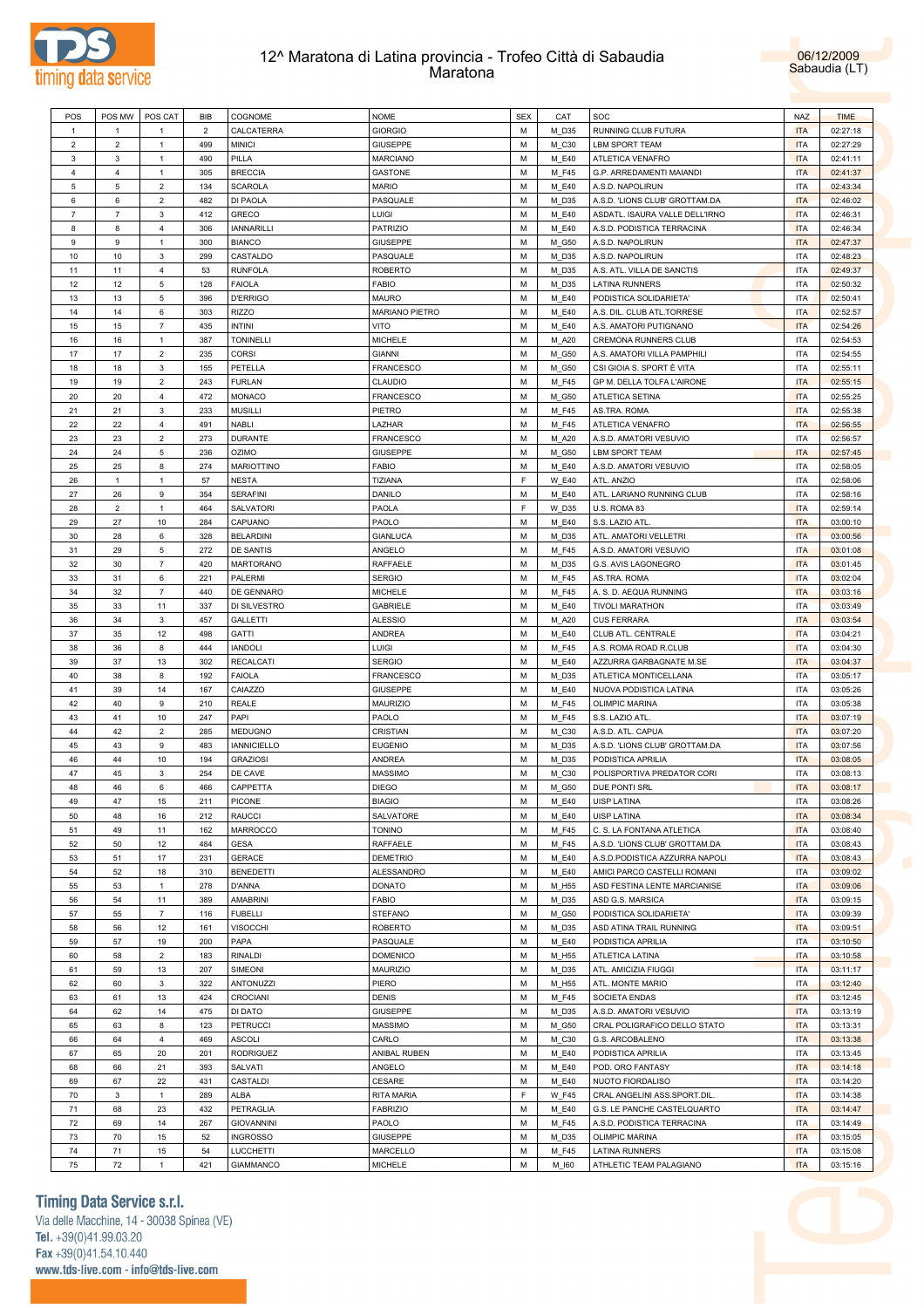



| POS | POS MW         | POS CAT        | BIB | COGNOME              | <b>NOME</b>       | <b>SEX</b> | CAT   | SOC                            | <b>NAZ</b> | <b>TIME</b> |
|-----|----------------|----------------|-----|----------------------|-------------------|------------|-------|--------------------------------|------------|-------------|
| 76  | 73             | 24             | 410 | <b>BAROLLO</b>       | PAOLO             | M          | M E40 | ATL. B.GATE RIUNITE SERMONETA  | <b>ITA</b> | 03:16:07    |
|     |                |                |     |                      |                   |            |       |                                |            |             |
| 77  | 74             | 4              | 145 | CIPOLLA              | <b>AGOSTINO</b>   | м          | M_H55 | PODISTICA AVIS CAMPOBASSO      | <b>ITA</b> | 03:16:28    |
| 78  | 75             | 25             | 346 | LAURI                | <b>VITTORIO</b>   | M          | M_E40 | POD. ORO FANTASY               | <b>ITA</b> | 03:16:49    |
| 79  | 76             | 5              | 120 | <b>DONNINI</b>       | <b>ALBERTO</b>    | М          | M_H55 | CRAL POLIGRAFICO DELLO STATO   | <b>ITA</b> | 03:17:14    |
| 80  | $77 \,$        | 16             | 398 | <b>CIACCIO</b>       | PIERLUIGI         | M          | M F45 | <b>CDP T&amp;RB GROUP</b>      | <b>ITA</b> | 03:17:18    |
| 81  | 78             | 6              | 202 | <b>TROBIANI</b>      | <b>GRAZIANO</b>   | М          | M_H55 | PODISTICA APRILIA              | <b>ITA</b> | 03:17:25    |
| 82  | 79             | 26             | 451 | <b>VENDITTI</b>      | <b>ROMEO</b>      | M          | M E40 | LATINA RUNNERS                 | <b>ITA</b> | 03:17:42    |
| 83  | 80             | 4              | 269 | <b>NARDOCCI</b>      | <b>RICCARDO</b>   | М          | M_A20 | POLISPORTIVA PREDATOR CORI     | <b>ITA</b> | 03:17:43    |
| 84  | 81             | 16             | 384 | SAVO                 | <b>LUCA</b>       | M          | M D35 | PODISTICA SOLIDARIETA'         | <b>ITA</b> | 03:17:44    |
| 85  | 82             | 27             | 206 | <b>MANCINI</b>       | <b>GENNARO</b>    | м          | M_E40 | <b>OLIMPIC MARINA</b>          | ITA        | 03:18:23    |
| 86  | 83             | $\overline{2}$ | 126 | CANALIS              | PIERO SALVATORE   | M          | M 160 | CRAL POLIGRAFICO DELLO STATO   | <b>ITA</b> | 03:18:26    |
|     |                |                |     |                      |                   |            |       |                                |            |             |
| 87  | 84             | 17             | 370 | <b>D'ALISA</b>       | <b>NICOLA</b>     | М          | M_F45 | NUOVA ATLETICA ISERNIA         | ITA        | 03:18:49    |
| 88  | 85             | 9              | 394 | DE MAIO              | <b>GIUSEPPE</b>   | M          | M_G50 | ASD A.S.A. DETUR NAPOLI        | <b>ITA</b> | 03:19:08    |
| 89  | 86             | 10             | 208 | LISI                 | <b>ANTONIO</b>    | м          | M_G50 | ATL. CLUB NAUTICO GAETA        | <b>ITA</b> | 03:19:57    |
| 90  | 87             | 28             | 385 | CORTINA              | LUCIANO           | M          | M E40 | POD. ORO FANTASY               | <b>ITA</b> | 03:20:26    |
| 91  | 88             | 18             | 234 | DI GENNARO           | <b>MAURIZIO</b>   | М          | M_F45 | ASD A.S.A. DETUR NAPOLI        | ITA        | 03:20:56    |
| 92  | 89             | 17             | 182 | <b>FABIETTI</b>      | <b>STEFANO</b>    | M          | M D35 | ATLETICA LATINA                | <b>ITA</b> | 03:21:08    |
| 93  | 90             | 19             | 253 | CARAMANTE            | <b>MASSIMO</b>    | м          | M_F45 | A.S.D. ATL. VIS NOVA           | ITA        | 03:21:20    |
| 94  | 91             | 29             | 474 | CORTINA              | DAVIDE            | M          | M E40 | POD. FISIOSPORT                | <b>ITA</b> | 03:22:16    |
| 95  | 92             | 20             | 372 | <b>VISCANTI</b>      | <b>ONOFRIO</b>    | М          | M_F45 | POL.GRAVINA AELECTI S.GRAMEGNA | <b>ITA</b> | 03:22:23    |
|     |                | $\overline{7}$ |     |                      |                   |            |       |                                |            |             |
| 96  | 93             |                | 443 | <b>SISTO</b>         | MICHELE           | M          | M H55 | CRISPIANO MARATHON CLUB ONLUS  | <b>ITA</b> | 03:22:49    |
| 97  | 94             | 30             | 196 | DE MIN               | <b>GIORGIO</b>    | M          | M_E40 | PODISTICA APRILIA              | <b>ITA</b> | 03:22:58    |
| 98  | 95             | 31             | 213 | COLUCCI              | <b>GIOVANNI</b>   | M          | M_E40 | UISP ROMA                      | <b>ITA</b> | 03:23:10    |
| 99  | $\overline{4}$ | $\overline{2}$ | 111 | <b>GIOSEFFI</b>      | <b>GIUSEPPINA</b> | F          | W_E40 | ATLETICA VARAZZE               | <b>ITA</b> | 03:23:43    |
| 100 | 96             | 11             | 112 | PLATANIA             | SALVATORE         | M          | M_G50 | UNIVERSALE ALBA DOCILIA        | <b>ITA</b> | 03:23:44    |
| 101 | 97             | 32             | 425 | <b>RINALDI</b>       | FABIO             | M          | M_E40 | SOCIETA ENDAS                  | ITA        | 03:23:44    |
| 102 | 98             | 8              | 301 | <b>AMBROSIO</b>      | <b>VINCENZO</b>   | M          | M H55 | A.S.D. NAPOLIRUN               | <b>ITA</b> | 03:23:48    |
| 103 | 99             | 21             | 326 | CECCANO              | MARCO             | м          | M_F45 | <b>ATLETICA SETINA</b>         | <b>ITA</b> | 03:24:20    |
| 104 | 100            | 33             | 264 | <b>MEROLA</b>        | SALVATORE         | M          | M E40 | A.S.D. ATL. CAPUA              | <b>ITA</b> | 03:24:45    |
| 105 | 101            | 34             | 317 | <b>CINA</b>          | <b>STEFANO</b>    | М          | M_E40 | A.S.D. PODISTICA 2007          | <b>ITA</b> | 03:24:46    |
| 106 | 102            | 3              |     | <b>RISI</b>          |                   | M          |       |                                |            | 03:26:10    |
|     |                |                | 184 |                      | <b>SILVESTRO</b>  |            | M_I60 | S.S. LAZIO ATL.                | <b>ITA</b> |             |
| 107 | 103            | 9              | 181 | VOLPE                | <b>GIUSEPPE</b>   | М          | M_H55 | NUOVA PODISTICA LATINA         | <b>ITA</b> | 03:26:28    |
| 108 | 104            | 22             | 313 | AMATO                | <b>DONATO</b>     | M          | M F45 | AMATORI CASTRIGNANO DE' GRECI  | <b>ITA</b> | 03:26:37    |
| 109 | 105            | 18             | 395 | SECONDINO            | <b>ANTONIO</b>    | м          | M_D35 | SOC. ATL. VOLTERRA             | <b>ITA</b> | 03:27:26    |
| 110 | 106            | 23             | 131 | <b>STRAVATO</b>      | <b>MARCO</b>      | M          | M F45 | ATLETICA MONTICELLANA          | <b>ITA</b> | 03:27:56    |
| 111 | 5              | $\overline{2}$ | 132 | <b>DESIDERIO</b>     | <b>FABIOLA</b>    | F          | W_D35 | ATLETICA MONTICELLANA          | <b>ITA</b> | 03:27:56    |
| 112 | 107            | 19             | 470 | SALVO RADDUSO        | <b>FILIPPO</b>    | M          | M D35 | ATL. TUSCULUM                  | <b>ITA</b> | 03:27:59    |
| 113 | 108            | 24             | 230 | AMMANNITI            | FABIO             | M          | M_F45 | RUNNERS CLUB ANAGNI            | <b>ITA</b> | 03:28:01    |
| 114 | 109            | 35             | 158 | <b>COLIPI</b>        | <b>GIOVANNI</b>   | M          | M_E40 | ASD ATINA TRAIL RUNNING        | <b>ITA</b> | 03:28:03    |
| 115 | 110            | 10             | 248 | LOPOLITO             | <b>ANTONIO</b>    | М          | M_H55 | A.S.WORLD MARATHON CLUB        | ITA        | 03:28:06    |
|     |                |                |     |                      |                   |            |       |                                |            |             |
| 116 | 111            | 12             | 144 | WALLY                | <b>GERHARD</b>    | M          | M_G50 | SU RVL SPARKASSE ASPANG        | <b>ITA</b> | 03:28:13    |
| 117 | 112            | 13             | 198 | DRI                  | <b>GIOVANNI</b>   | M          | M_G50 | PODISTICA APRILIA              | ITA        | 03:28:22    |
| 118 | 113            | 20             | 345 | SAVOCA               | PAOLO             | M          | M D35 | ASD TEMPO LIBERO ENNA          | <b>ITA</b> | 03:28:24    |
| 119 | 6              | 3              | 256 | <b>GRASSINI</b>      | PAOLA             | F          | W_E40 | ASD LA GALLA PONTEDERA ATL     | <b>ITA</b> | 03:28:31    |
| 120 | 114            | 21             | 133 | <b>BENEDETTI</b>     | ANDREA            | M          | M_D35 | AICS PODISTICA OSTIA           | <b>ITA</b> | 03:28:31    |
| 121 | 115            | 11             | 353 | <b>ROMAGGIOLI</b>    | SANDRO            | М          | M_H55 | ATL. LARIANO RUNNING CLUB      | <b>ITA</b> | 03:28:35    |
| 122 | 116            | $\mathbf{1}$   | 203 | DE MARCO             | <b>GIUSEPPE</b>   | M          | M L65 | <b>OLIMPIC MARINA</b>          | <b>ITA</b> | 03:28:53    |
| 123 | 117            | 36             | 433 | <b>RENDICINI</b>     | <b>TEOBALDO</b>   | M          | M_E40 | ASD PODISTICA QUESTURA LATINA  | <b>ITA</b> | 03:28:57    |
| 124 | 118            | 25             | 108 | <b>TREBBI</b>        | <b>FRANCESCO</b>  | M          | M F45 | PODISTICA SOLIDARIETA'         | <b>ITA</b> | 03:29:15    |
|     |                | 37             | 374 | <b>GIANFRANCESCO</b> | <b>ANTONIO</b>    | М          |       | <b>VENAFRO SPORT TEAM</b>      | <b>ITA</b> |             |
| 125 | 119            |                |     |                      |                   |            | M_E40 |                                |            | 03:29:43    |
| 126 | 120            | 38             | 137 | ABAGNALE             | <b>MICHELE</b>    | M          | M E40 | POLISPORTIVA PREDATOR CORI     | <b>ITA</b> | 03:30:59    |
| 127 | 121            | 12             | 461 | <b>NUGNES</b>        | <b>FRANCESCO</b>  | M          | M_H55 | A.S.D. NAPOLI NORD MARATHON    | <b>ITA</b> | 03:31:02    |
| 128 | 122            | 26             | 335 | PAOLONI              | <b>ACHILLE</b>    | M          | M_F45 | UISP LATINA                    | <b>ITA</b> | 03:31:21    |
| 129 | 123            | 27             | 434 | <b>PICCIONI</b>      | <b>FRANCO</b>     | M          | M_F45 | G.M.S. SUBIACO                 | <b>ITA</b> | 03:31:21    |
| 130 | 124            | 14             | 51  | <b>MARCHETTI</b>     | FABIO             | M          | M_G50 | A.S. ATL. VILLA DE SANCTIS     | <b>ITA</b> | 03:32:12    |
| 131 | 125            | 28             | 357 | MASTRANGELI          | TESEO             | M          | M_F45 | ATL. AMATORI VELLETRI          | <b>ITA</b> | 03:33:04    |
| 132 | 126            | 39             | 121 | LOFFREDO             | MARCO             | M          | M_E40 | CRAL POLIGRAFICO DELLO STATO   | <b>ITA</b> | 03:33:08    |
| 133 | 127            | 22             | 449 | <b>PATRISSI</b>      | MASSIMO           | M          | M_D35 | A.S.D. RUNNING EVOLUTION       | <b>ITA</b> | 03:33:36    |
| 134 | 128            | 15             | 422 | <b>BENVENUTI</b>     | <b>BRUNO</b>      | M          | M_G50 | UISP FORLI CESENA              | <b>ITA</b> | 03:33:40    |
| 135 | 129            | 29             | 316 | CARBONI              | <b>CLAUDIO</b>    | M          | M_F45 | A.S.D. PODISTICA 2007          | <b>ITA</b> | 03:33:53    |
|     |                |                |     |                      |                   |            |       |                                |            |             |
| 136 | 130            | 16             | 436 | <b>LUDOVISI</b>      | <b>ALFREDO</b>    | M          | M_G50 | PODISTICA APRILIA              | <b>ITA</b> | 03:34:52    |
| 137 | 131            | 30             | 135 | CONTE                | <b>VINCENZO</b>   | M          | M_F45 | AMATORI CECINA                 | <b>ITA</b> | 03:35:17    |
| 138 | 132            | 40             | 497 | <b>MANCA</b>         | ANTONELLO         | M          | M_E40 | ATLETICA DEL PARCO             | <b>ITA</b> | 03:35:18    |
| 139 | 133            | 5              | 298 | <b>BAIOLA</b>        | GIULIO            | M          | M_C30 | ATL. B.GATE RIUNITE SERMONETA  | <b>ITA</b> | 03:35:27    |
| 140 | 134            | 41             | 358 | <b>D'ATINO</b>       | <b>GIUSEPPE</b>   | M          | M_E40 | ASD PODISTICA AVIS PRIVERNO    | <b>ITA</b> | 03:35:37    |
| 141 | 135            | 6              | 312 | CAVALLINI            | SALVATORE         | M          | M_C30 | A.S.D. A.N.M.I. BACOLI         | <b>ITA</b> | 03:36:29    |
| 142 | 136            | 13             | 493 | <b>FILIPPI</b>       | <b>BRUNO</b>      | M          | M_H55 | G.S. BANCARI ROMANI            | <b>ITA</b> | 03:36:36    |
| 143 | 137            | 42             | 255 | SENESE               | <b>ADRIANO</b>    | M          | M_E40 | ASD ARCA ATL.AVERSA A.AVERSANO | <b>ITA</b> | 03:36:42    |
| 144 | 138            | 23             | 297 | VASTOLA              | <b>ALDO</b>       | M          | M_D35 | COMANDO SCUOLE DELL'ESERCITO   | <b>ITA</b> | 03:36:43    |
|     |                |                |     |                      |                   |            |       |                                |            |             |
| 145 | 139            | 17             | 226 | <b>ALTIERI</b>       | COSIMO            | M          | M_G50 | A.S.D. FREE RUNNER             | <b>ITA</b> | 03:36:49    |
| 146 | 140            | 43             | 276 | <b>FIOCCHI</b>       | <b>ANTONIO</b>    | M          | M_E40 | PODISTI MARATONA DI ROMA       | <b>ITA</b> | 03:37:48    |
| 147 | 141            | $\overline{4}$ | 118 | <b>BARRETTA</b>      | <b>ALFREDO</b>    | M          | M_I60 | CRAL POLIGRAFICO DELLO STATO   | <b>ITA</b> | 03:38:25    |
| 148 | 142            | 14             | 442 | LODESERTO            | SANTE             | M          | M_H55 | CRISPIANO MARATHON CLUB ONLUS  | <b>ITA</b> | 03:38:32    |
| 149 | 143            | 44             | 401 | <b>TANNINO</b>       | PAOLO             | M          | M_E40 | LBM SPORT TEAM                 | <b>ITA</b> | 03:38:40    |
| 150 | 144            | 31             | 102 | COMPATANGELO         | LEONARDO          | M          | M_F45 | PODISTICA SOLIDARIETA'         | <b>ITA</b> | 03:38:40    |
| 151 | 145            | 15             | 314 | <b>MIGNOGNA</b>      | <b>GIUSEPPE</b>   | M          | M_H55 | PODISTICA AVIS CAMPOBASSO      | <b>ITA</b> | 03:39:06    |
|     |                |                |     |                      |                   |            |       |                                |            |             |

# **Timing Data Service s.r.l.**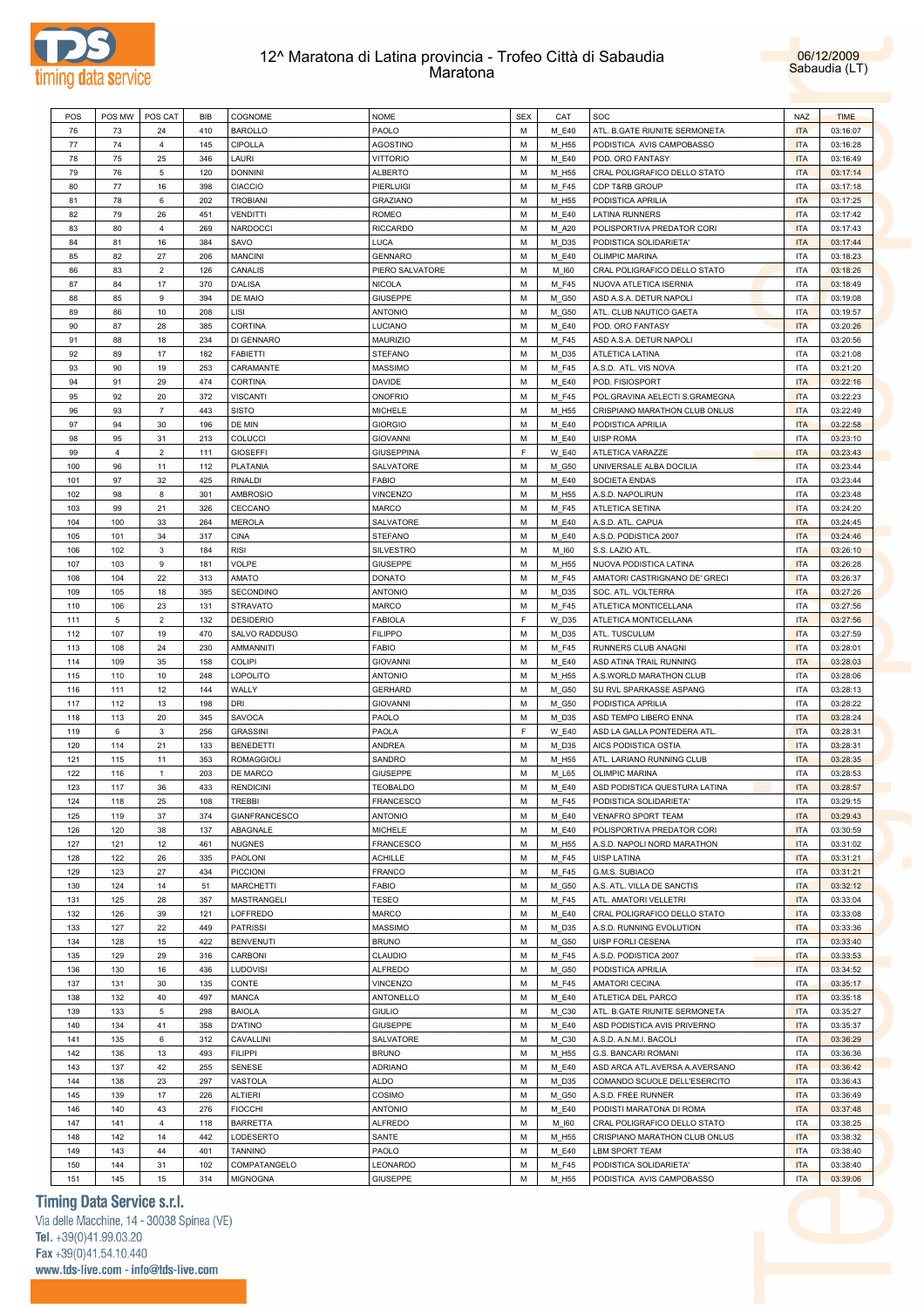



| POS | POS MW         | POS CAT                 | BIB | COGNOME                 | <b>NOME</b>        | <b>SEX</b> | CAT          | SOC                            | <b>NAZ</b> | <b>TIME</b> |
|-----|----------------|-------------------------|-----|-------------------------|--------------------|------------|--------------|--------------------------------|------------|-------------|
| 152 | 146            | 45                      | 195 | CARONTI                 | <b>IVANO</b>       | M          | M E40        | PODISTICA APRILIA              | <b>ITA</b> | 03:39:41    |
| 153 | 147            | 18                      | 295 | <b>NACCA</b>            | <b>GIOVANNI</b>    | M          | M_G50        | ASD MARATHON CLUB G. BORDIN    | <b>ITA</b> | 03:39:42    |
| 154 | 148            | 24                      | 113 | CARISI                  | <b>ROBERTINO</b>   | M          | M_D35        | <b>ASD KAYODANCE</b>           | <b>ITA</b> | 03:40:58    |
|     |                |                         |     |                         |                    |            |              |                                |            |             |
| 155 | 149            | 32                      | 445 | SPULZO                  | PASQUALE           | M          | M_F45        | ASD AMATORI PODISMO BENEVENTO  | <b>ITA</b> | 03:40:59    |
| 156 | 150            | 33                      | 263 | <b>MARTUCCI</b>         | VINCENZO           | M          | M_F45        | A.S.D. ATL. CAPUA              | <b>ITA</b> | 03:41:27    |
| 157 | 151            | 46                      | 280 | PALMA                   | <b>RICCARDO</b>    | M          | M_E40        | <b>OLIMPIC MARINA</b>          | <b>ITA</b> | 03:41:49    |
| 158 | 152            | 47                      | 150 | <b>DICKSON</b>          | <b>JAMES</b>       | M          | M_E40        | A.S.D. RUNNING EVOLUTION       | <b>ITA</b> | 03:41:51    |
| 159 | $\overline{7}$ | $\overline{2}$          | 268 | ARDAU                   | ALESSANDRA         | F          | <b>W_F45</b> | ATLETICA SELARGIUS             | <b>ITA</b> | 03:41:53    |
| 160 | 153            | 48                      | 252 | <b>AZZONE</b>           | LUIGI              | M          | M_E40        | ASD LA PIETRA MODUGNO          | <b>ITA</b> | 03:41:55    |
| 161 | 154            | 19                      | 419 | <b>DI LASCIO</b>        | <b>VINCENZO</b>    | M          | M_G50        | ATLETICA AMATORI LAURIA        | <b>ITA</b> | 03:42:19    |
| 162 | 155            | 34                      | 341 | <b>VIGLIALORO</b>       | <b>GIUSEPPE</b>    | M          | M_F45        | G.S. BANCARI ROMANI            | <b>ITA</b> | 03:43:21    |
| 163 | 156            | 25                      | 173 | <b>MARCOTULLI</b>       | ANDREA             | M          | M_D35        | NUOVA PODISTICA LATINA         | <b>ITA</b> | 03:43:27    |
| 164 | 157            | 26                      | 180 | TRINGALI                | CLAUDIO            | M          | M_D35        | NUOVA PODISTICA LATINA         | <b>ITA</b> | 03:43:36    |
|     |                |                         |     |                         |                    |            |              |                                |            |             |
| 165 | 158            | 49                      | 171 | <b>GUADAGNINO</b>       | <b>GIUSEPPE</b>    | M          | M_E40        | NUOVA PODISTICA LATINA         | <b>ITA</b> | 03:43:44    |
| 166 | 159            | $\overline{2}$          | 411 | <b>FORMATO</b>          | <b>ALDO</b>        | M          | M_L65        | A.P.D. AMATORI ATLETICA NAPOLI | <b>ITA</b> | 03:43:44    |
| 167 | 160            | 5                       | 375 | <b>FERRI</b>            | <b>MARIO</b>       | M          | M_I60        | ATL.CASALGUIDI M.C.L.ARISTON   | <b>ITA</b> | 03:44:00    |
| 168 | 161            | 16                      | 77  | <b>TEDESCO</b>          | <b>GENNARO</b>     | M          | M_H55        | ATL. B.GATE RIUNITE SERMONETA  | <b>ITA</b> | 03:44:06    |
| 169 | 162            | 35                      | 105 | <b>PASCUCCI</b>         | <b>STEFANO</b>     | M          | M_F45        | PODISTICA SOLIDARIETA'         | <b>ITA</b> | 03:44:28    |
| 170 | 8              | 3                       | 320 | <b>BELLUCCI</b>         | <b>MICHELA</b>     | F          | W_D35        | TRIATHLON ALTOTEVERE           | <b>ITA</b> | 03:44:54    |
| 171 | 163            | 36                      | 304 | <b>MARTUCCI</b>         | <b>ALDO</b>        | M          | M_F45        | POLI GOLFO                     | <b>ITA</b> | 03:45:36    |
| 172 | 164            | 50                      | 454 | <b>GHIGO</b>            | PAOLO              | M          | M_E40        | VILLA AURELIA - FORUM S.C. SRL | <b>ITA</b> | 03:46:23    |
|     | 165            | 37                      | 441 | LANEVE                  |                    | M          |              |                                | <b>ITA</b> |             |
| 173 |                |                         |     |                         | FRANCESCO          |            | M_F45        | CRISPIANO MARATHON CLUB ONLUS  |            | 03:46:44    |
| 174 | 166            | 20                      | 119 | <b>BIZZARRI</b>         | <b>GIUSEPPE</b>    | M          | M_G50        | CRAL POLIGRAFICO DELLO STATO   | <b>ITA</b> | 03:46:47    |
| 175 | 9              | $\overline{4}$          | 138 | CUCCHIARELLI            | <b>ELISA</b>       | F          | <b>W_E40</b> | POLISPORTIVA PREDATOR CORI     | <b>ITA</b> | 03:47:20    |
| 176 | 167            | 51                      | 104 | LOLETTI                 | <b>STEFANO</b>     | M          | M_E40        | PODISTICA SOLIDARIETA'         | <b>ITA</b> | 03:47:51    |
| 177 | 168            | 21                      | 292 | PULCRANO                | <b>ALESSANDRO</b>  | M          | M_G50        | ASD A.S.A. DETUR NAPOLI        | <b>ITA</b> | 03:47:59    |
| 178 | 169            | 6                       | 360 | <b>FIONDA</b>           | <b>GIUSEPPE</b>    | M          | M_I60        | APROCIS RUNNERS TEAM           | <b>ITA</b> | 03:48:43    |
| 179 | 10             | 5                       | 363 | <b>MOSCATO</b>          | <b>FILOMENA</b>    | F          | <b>W_E40</b> | ATL. ALATRI 2001 I CICLOPI     | <b>ITA</b> | 03:49:30    |
| 180 | 170            | 27                      | 153 | <b>TURI</b>             | <b>FABRIZIO</b>    | M          | M_D35        | <b>CUS ROMA</b>                | <b>ITA</b> | 03:50:04    |
| 181 | 171            | 17                      | 364 | <b>GILARDI</b>          | <b>GIUSEPPE</b>    | M          | M_H55        | ATL. ALATRI 2001 I CICLOPI     | <b>ITA</b> | 03:50:10    |
| 182 | 172            | 52                      | 336 | <b>TORRETTA</b>         | RICCARDO GIORGIO   | M          | M_E40        | <b>UISP PRATO</b>              | <b>ITA</b> | 03:50:36    |
| 183 | 173            | 5                       | 139 | <b>MUSA</b>             | <b>ELPIDIO</b>     | M          | M_A20        | POLISPORTIVA PREDATOR CORI     | <b>ITA</b> | 03:51:04    |
|     |                |                         |     |                         |                    |            |              |                                |            |             |
| 184 | 174            | 18                      | 245 | CANNATA'                | <b>GIUSEPPE</b>    | M          | M_H55        | ATL.GIOIA TAURO                | <b>ITA</b> | 03:51:08    |
| 185 | 175            | 38                      | 329 | <b>ROMEO</b>            | <b>GIOVANNI</b>    | M          | M_F45        | ATL.REGGIO SUD                 | <b>ITA</b> | 03:51:08    |
| 186 | 176            | 22                      | 392 | <b>TEGGI</b>            | MAURIZIO           | M          | M_G50        | APD DIPENDENTI AUSL DI BOLOGNA | <b>ITA</b> | 03:51:27    |
| 187 | 177            | 28                      | 174 | <b>MORELLI</b>          | <b>STEFANO</b>     | M          | M_D35        | NUOVA PODISTICA LATINA         | <b>ITA</b> | 03:51:34    |
| 188 | 178            | 53                      | 165 | <b>BALDASSARRE</b>      | <b>ANTONIO</b>     | M          | M_E40        | NUOVA PODISTICA LATINA         | <b>ITA</b> | 03:51:38    |
| 189 | 179            | 54                      | 101 | CARLETTI                | <b>ENRICO</b>      | M          | M_E40        | PODISTICA SOLIDARIETA'         | <b>ITA</b> | 03:51:46    |
| 190 | 180            | 39                      | 427 | <b>ACUNZO</b>           | PASQUALE           | M          | M_F45        | PODISTI MARATONA DI ROMA       | <b>ITA</b> | 03:53:11    |
| 191 | 181            | 19                      | 359 | LUCIANI                 | <b>GIANFRANCO</b>  | M          | M_H55        | A.S. ATL. ROCCA DI PAPA        | <b>ITA</b> | 03:53:14    |
| 192 | 182            | 3                       | 416 | <b>VONA</b>             | RAIMONDO           | M          | M_L65        | A.S. ATL. CISTERNA             | <b>ITA</b> | 03:53:20    |
|     |                |                         |     |                         |                    | M          |              |                                | <b>ITA</b> |             |
| 193 | 183            | 40                      | 391 | <b>DI GIACOMANTONIO</b> | <b>GRAZIANO</b>    |            | M_F45        | ATL. AMATORI VELLETRI          |            | 03:53:27    |
| 194 | 184            | 41                      | 352 | <b>ROMAGGIOLI</b>       | <b>MASSIMO</b>     | M          | M_F45        | ATL. LARIANO RUNNING CLUB      | <b>ITA</b> | 03:53:28    |
| 195 | 185            | 55                      | 259 | <b>ALIMONTI</b>         | DANIELE            | M          | M_E40        | A.S.D. TRA LE RIGHE            | <b>ITA</b> | 03:53:52    |
| 196 | 11             | 6                       | 166 | <b>BOTTONE</b>          | <b>ROSA</b>        | F          | <b>W E40</b> | NUOVA PODISTICA LATINA         | <b>ITA</b> | 03:54:05    |
| 197 | 186            | 56                      | 170 | <b>IANNATTONE</b>       | <b>MARIO</b>       | M          | M_E40        | NUOVA PODISTICA LATINA         | <b>ITA</b> | 03:54:46    |
| 198 | 187            | 6                       | 238 | <b>GAGLIARDI</b>        | <b>ITALO MARCO</b> | M          | M_A20        | <b>UISP ROMA</b>               | <b>ITA</b> | 03:55:33    |
| 199 | 188            | 23                      | 271 | CERCIELLO               | <b>RAFFAELE</b>    | M          | M_G50        | A.S.D. AMATORI VESUVIO         | <b>ITA</b> | 03:55:39    |
| 200 | 189            | 29                      | 106 | PERIS CANCIO            | LUIS FRANCESCO     | M          | M D35        | PODISTICA SOLIDARIETA'         | <b>ITA</b> | 03:55:56    |
| 201 | 190            | 42                      | 103 | <b>DE BERNARDIS</b>     | GIANCARLO          | М          | M_F45        | PODISTICA SOLIDARIETA'         | <b>ITA</b> | 03:56:07    |
| 202 | 12             | $\mathbf{1}$            | 281 | FRANZINO                | <b>SABRINA</b>     | F          | W_A20        | OLIMPIC MARINA                 | <b>ITA</b> | 03:56:17    |
|     |                |                         |     |                         |                    |            |              |                                |            |             |
| 203 | 191            | 30                      | 114 | PICCIRILLO              | MASSIMO            | M          | M_D35        | UISP CASTELLI ROMANI           | <b>ITA</b> | 03:56:26    |
| 204 | 192            | 24                      | 350 | DI GIACOMANTONIO        | <b>ALBERTO</b>     | M          | M_G50        | ATL. LARIANO RUNNING CLUB      | <b>ITA</b> | 03:56:30    |
| 205 | 193            | $\boldsymbol{7}$        | 365 | PALUMBO                 | <b>FABRIZIO</b>    | M          | M_C30        | ATL. LARIANO RUNNING CLUB      | <b>ITA</b> | 03:56:30    |
| 206 | 194            | 20                      | 249 | LATTANZIO               | <b>SERGIO</b>      | M          | M_H55        | A.S.WORLD MARATHON CLUB        | <b>ITA</b> | 03:57:03    |
| 207 | 195            | 43                      | 179 | SANSONETTI              | <b>ANTONIO</b>     | M          | M_F45        | NUOVA PODISTICA LATINA         | <b>ITA</b> | 03:57:09    |
| 208 | 196            | $\overline{4}$          | 426 | <b>FRANCIOSO</b>        | <b>GIOVANNI</b>    | M          | M_L65        | A.S.D. MARATHON MASSAFRA       | <b>ITA</b> | 03:57:23    |
| 209 | 197            | 44                      | 403 | D'ALESSANDRO            | <b>ROSARIO</b>     | M          | M_F45        | AMICI PARCO CASTELLI ROMANI    | <b>ITA</b> | 03:57:29    |
| 210 | 198            | $\overline{\mathbf{7}}$ | 397 | <b>MORO</b>             | <b>STEFANO</b>     | M          | M_A20        | G.S. ZELOFORAMAGNO             | <b>ITA</b> | 03:57:34    |
| 211 | 199            | 21                      | 293 | CHIPI                   | <b>BRUNO</b>       | M          | M_H55        | ATLETICA AVIS PERUGIA          | <b>ITA</b> | 03:57:43    |
|     |                |                         |     |                         |                    |            |              |                                |            |             |
| 212 | 200            | 8                       | 334 | <b>MASSIMO</b>          | ANDREA             | M          | M_C30        | NUOVA PODISTICA LATINA         | <b>ITA</b> | 03:57:59    |
| 213 | 201            | 31                      | 242 | <b>TUFO</b>             | LUIGI              | M          | M_D35        | ATLETICA SETINA                | <b>ITA</b> | 03:58:20    |
| 214 | 202            | 57                      | 270 | <b>BUO</b>              | <b>MICHELE</b>     | M          | M_E40        | A.S.D. AMATORI VESUVIO         | <b>ITA</b> | 03:58:25    |
| 215 | 13             | $\overline{\mathbf{7}}$ | 327 | <b>BRUSCHI</b>          | CONCETTA           | F          | W_E40        | ATLETICA SETINA                | <b>ITA</b> | 03:58:49    |
| 216 | 203            | 58                      | 129 | PREVIATI                | DARIO              | M          | M_E40        | ATLETICA HERMADA               | <b>ITA</b> | 03:59:27    |
| 217 | 204            | 45                      | 215 | <b>FANTASIA</b>         | ARMANDO            | M          | M_F45        | A.S.D. TRACK CLUB MASTER CL    | <b>ITA</b> | 03:59:54    |
| 218 | 205            | 32                      | 429 | <b>BERDUSCO</b>         | MASSIMO            | M          | M_D35        | G.S. CAT SPORT ROMA            | <b>ITA</b> | 04:00:25    |
| 219 | 206            | $\overline{\mathbf{7}}$ | 460 | <b>ROCCO</b>            | CARLO              | M          | M_I60        | ATLETICA LATINA                | <b>ITA</b> | 04:00:36    |
| 220 | 207            | 8                       | 437 | <b>GOLFIERI</b>         | <b>ANTONIO</b>     | M          | M_I60        | ATLETICA LATINA                | <b>ITA</b> | 04:01:20    |
|     |                |                         |     |                         |                    |            |              |                                |            |             |
| 221 | 208            | 9                       | 246 | <b>BARTIROMO</b>        | <b>GAETANO</b>     | M          | M_I60        | A.S.D. ATL. VIS NOVA           | <b>ITA</b> | 04:02:49    |
| 222 | 209            | 46                      | 160 | TARI                    | CARMELINO          | M          | M_F45        | ASD ATINA TRAIL RUNNING        | <b>ITA</b> | 04:03:01    |
| 223 | 210            | 10                      | 117 | <b>INFUSI</b>           | CLAUDIO            | M          | M_I60        | S.S. LAZIO ATL.                | <b>ITA</b> | 04:03:38    |
| 224 | 14             | $\mathbf{3}$            | 406 | LOMBARDO                | SILVIA             | F          | <b>W_F45</b> | A.S. AMATORI CASTELFUSANO      | <b>ITA</b> | 04:04:43    |
| 225 | 211            | 47                      | 125 | <b>SILVESTRI</b>        | <b>FERDINANDO</b>  | M          | M_F45        | CRAL POLIGRAFICO DELLO STATO   | <b>ITA</b> | 04:05:00    |
| 226 | 212            | 11                      | 455 | RIZZITTELLI             | <b>MICHELE</b>     | М          | M_I60        | ATLETICA DISFIDA DI BARLETTA   | <b>ITA</b> | 04:05:22    |
| 227 | 213            | 33                      | 154 | DE ROBBIO               | <b>MARIO</b>       | М          | M_D35        | <b>CUS ROMA</b>                | <b>ITA</b> | 04:05:28    |
|     |                |                         |     |                         |                    |            |              |                                |            |             |

# **Timing Data Service s.r.l.**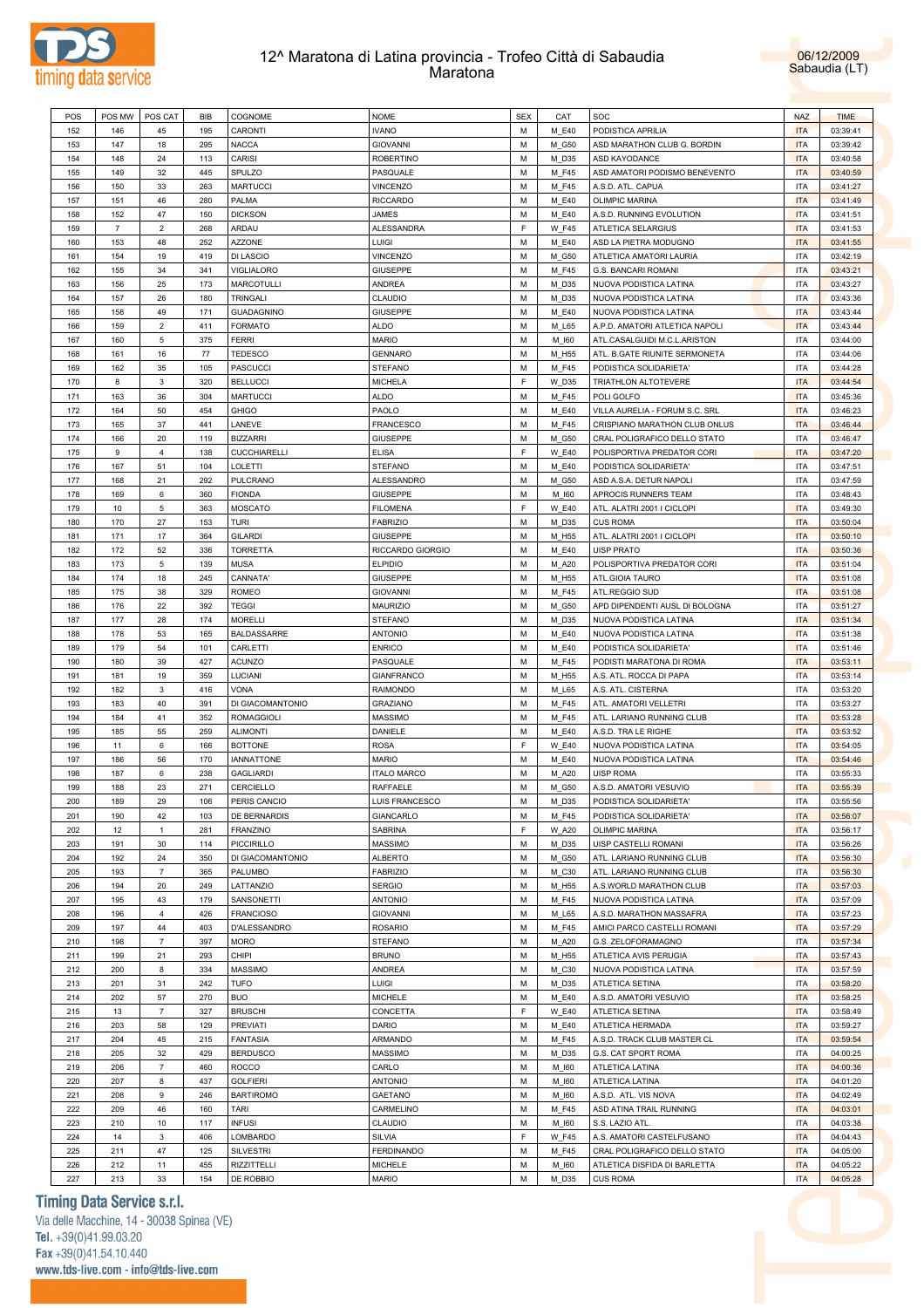



| POS | POS MW | POS CAT        | <b>BIB</b> | COGNOME            | <b>NOME</b>        | <b>SEX</b> | CAT          | SOC                            | <b>NAZ</b> | <b>TIME</b> |
|-----|--------|----------------|------------|--------------------|--------------------|------------|--------------|--------------------------------|------------|-------------|
| 228 | 214    | 48             | 258        | <b>MANCINI</b>     | CLAUDIO            | M          | M_F45        | <b>LBM SPORT TEAM</b>          | <b>ITA</b> | 04:05:40    |
| 229 | 215    | 25             | 417        | <b>MASETTI</b>     | ALBERTO            | M          | M_G50        | A.S.WORLD MARATHON CLUB        | <b>ITA</b> | 04:05:53    |
| 230 | 216    | 49             | 409        | CIPOLLINI          | MARCO              | M          | M_F45        | ASD OSTIA RUNNERS              | <b>ITA</b> | 04:06:19    |
| 231 | 15     | $\mathbf{1}$   | 453        | <b>MANDINI</b>     | PATRIZIA           | E          | W_G50        | AICS ASTRO OSTIA LIDO          | <b>ITA</b> | 04:06:19    |
|     |        |                |            |                    |                    | E          |              |                                |            |             |
| 232 | 16     | $\mathbf{1}$   | 46         | <b>FRETTA</b>      | <b>FIORELLA</b>    |            | W 160        | ATLETICA LATINA                | <b>ITA</b> | 04:06:36    |
| 233 | 217    | 22             | 107        | TIBERI             | <b>VITTORIO</b>    | M          | M_H55        | PODISTICA SOLIDARIETA'         | <b>ITA</b> | 04:07:19    |
| 234 | 218    | 50             | 494        | <b>ELIFANI</b>     | <b>MARCO</b>       | M          | M_F45        | <b>G.S. BANCARI ROMANI</b>     | <b>ITA</b> | 04:08:03    |
| 235 | 219    | 51             | 286        | <b>ANDOLFI</b>     | ARMANDO            | M          | M_F45        | ATL. AMATORI VELLETRI          | <b>ITA</b> | 04:08:07    |
| 236 | 220    | 23             | 459        | SOCCI              | <b>FABIO</b>       | M          | M_H55        | <b>UISP LATINA</b>             | <b>ITA</b> | 04:09:37    |
| 237 | 221    | 24             | 367        | COLASANTI          | <b>ANTONIO</b>     | M          | M_H55        | ATL. FROSINONE                 | <b>ITA</b> | 04:10:39    |
| 238 | 222    | 25             | 307        | QUARTO             | <b>MICHELE</b>     | M          | M_H55        | G.S. BANCARI ROMANI            | <b>ITA</b> | 04:11:24    |
| 239 | 223    | 26             | 143        | <b>BALDACCHINO</b> | SANDRO             | M          | M_G50        | ATLETICA LATINA                | <b>ITA</b> | 04:11:26    |
| 240 | 17     | $\overline{4}$ | 279        | <b>TAPPA</b>       | ANTONELLA          | F          | <b>W_F45</b> | ASD FESTINA LENTE MARCIANISE   | <b>ITA</b> | 04:11:27    |
|     |        |                |            |                    |                    |            |              |                                |            |             |
| 241 | 224    | 34             | 172        | <b>MARCHEGIANI</b> | CRISTIAN           | M          | M_D35        | NUOVA PODISTICA LATINA         | <b>ITA</b> | 04:12:33    |
| 242 | 225    | 52             | 130        | OLIVA              | <b>ALFONSO</b>     | M          | M_F45        | A.S.D. PODISTICA TERRACINA     | <b>ITA</b> | 04:12:33    |
| 243 | 18     | $\overline{4}$ | 481        | <b>BOTTA</b>       | DANIELA            | E          | W D35        | PODISTI MARATONA DI ROMA       | <b>ITA</b> | 04:12:35    |
| 244 | 226    | 53             | 452        | <b>BASILI</b>      | CARLO              | M          | M_F45        | ASD OSTIA RUNNERS              | <b>ITA</b> | 04:12:36    |
| 245 | 227    | 54             | 163        | <b>CORINA</b>      | <b>ENEA</b>        | M          | M_F45        | NUOVA ATL. FONDI               | <b>ITA</b> | 04:13:05    |
| 246 | 228    | 27             | 237        | <b>IZZO</b>        | <b>ANTONIO</b>     | M          | M G50        | ASD A.S.A. DETUR NAPOLI        | <b>ITA</b> | 04:13:11    |
| 247 | 229    | 12             | 191        | <b>NARDI</b>       | <b>AGOSTINO</b>    | M          | M_I60        | ATLETICA SETINA                | <b>ITA</b> | 04:13:28    |
| 248 | 230    | 28             | 369        | <b>BOCCHINI</b>    | <b>EMILIO</b>      | M          | M_G50        | A.S. ATL. VILLA DE SANCTIS     | <b>ITA</b> | 04:13:30    |
| 249 | 231    | 29             | 319        | SIMEONE            | PASQUALE           | M          | M_G50        | POLI GOLFO                     | <b>ITA</b> | 04:14:29    |
|     |        |                |            |                    |                    | F          |              |                                |            |             |
| 250 | 19     | 8              | 56         | <b>FRIONI</b>      | LORENA             |            | <b>W_E40</b> | ATL. FROSINONE                 | <b>ITA</b> | 04:15:12    |
| 251 | 232    | 13             | 413        | <b>BOSCHI</b>      | <b>ANTONIO</b>     | M          | M_I60        | PODISTI VALMONTONE             | <b>ITA</b> | 04:15:43    |
| 252 | 233    | 30             | 415        | <b>BORRACCINO</b>  | <b>GIUSEPPE</b>    | M          | M_G50        | POD. CANUSIUM 2004             | <b>ITA</b> | 04:16:08    |
| 253 | 234    | 31             | 423        | <b>IACOPONI</b>    | <b>STEFANO</b>     | M          | M_G50        | POLISPORTIVA G. CASTELLO       | <b>ITA</b> | 04:16:18    |
| 254 | 235    | 5              | 368        | <b>NAIMO</b>       | <b>GIUSEPPE</b>    | M          | M_L65        | ATL. LARIANO RUNNING CLUB      | <b>ITA</b> | 04:16:33    |
| 255 | 236    | 26             | 282        | SALVATORE          | <b>ANTONIO</b>     | M          | M_H55        | PODISTICA AVIS CAMPOBASSO      | <b>ITA</b> | 04:17:24    |
| 256 | 20     | $\overline{5}$ | 456        | GARGANO            | ANGELA             | E          | <b>W_F45</b> | ATLETICA DISFIDA DI BARLETTA   | <b>ITA</b> | 04:18:02    |
| 257 | 237    | 32             | 227        | <b>MARINO</b>      | <b>ERNESTO</b>     | M          | M G50        | A.S.D. FREE RUNNER             | <b>ITA</b> | 04:18:31    |
| 258 | 238    | 55             | 478        | <b>SCALELLA</b>    | <b>DOMENICO</b>    | M          | M_F45        | ASDATL. ISAURA VALLE DELL'IRNO | <b>ITA</b> | 04:18:36    |
|     |        | $\,$ 5 $\,$    | 492        |                    |                    | F          |              |                                | <b>ITA</b> |             |
| 259 | 21     |                |            | VILLACORTA PAIMA   | VERONICA           |            | W_D35        | G.S. CAT SPORT ROMA            |            | 04:18:42    |
| 260 | 239    | 14             | 323        | MAZZOTTI           | <b>ROBERTO</b>     | M          | M_I60        | <b>OLIMPIA AMATORI</b>         | <b>ITA</b> | 04:19:03    |
| 261 | 22     | $\overline{2}$ | 83         | PALOMBO            | <b>SARA</b>        | E          | W_A20        | <b>UISP LATINA</b>             | <b>ITA</b> | 04:19:24    |
| 262 | 240    | 56             | 479        | SENATORE           | ANIELLO            | M          | M_F45        | ASDATL. ISAURA VALLE DELL'IRNO | <b>ITA</b> | 04:19:25    |
| 263 | 241    | 33             | 355        | <b>URBANI</b>      | <b>MASSIMO</b>     | M          | M_G50        | ATL. LARIANO RUNNING CLUB      | <b>ITA</b> | 04:20:02    |
| 264 | 23     | 9              | 136        | <b>LA NEVE</b>     | COSIMA             | F          | <b>W_E40</b> | AMATORI CECINA                 | <b>ITA</b> | 04:20:25    |
| 265 | 242    | 15             | 430        | <b>MALDERA</b>     | <b>GIUSEPPE</b>    | M          | M_I60        | <b>CRAL ENEA</b>               | <b>ITA</b> | 04:22:04    |
| 266 | 243    | 9              | 351        | MOI                | <b>MARCO</b>       | M          | M_C30        | ATL. LARIANO RUNNING CLUB      | <b>ITA</b> | 04:22:09    |
| 267 | 244    | 57             | 241        | <b>TROISI</b>      | <b>ALFONSO</b>     | M          | M_F45        | ATLETICA SETINA                | <b>ITA</b> | 04:23:23    |
| 268 | 245    | 34             | 124        | PIZZOLI            | CARLO ALBERTO      | M          | M_G50        | CRAL POLIGRAFICO DELLO STATO   | <b>ITA</b> | 04:23:42    |
|     |        |                |            |                    |                    |            |              |                                |            |             |
| 269 | 246    | 59             | 122        | <b>MONTI</b>       | <b>ENRICO</b>      | M          | M_E40        | CRAL POLIGRAFICO DELLO STATO   | <b>ITA</b> | 04:24:00    |
| 270 | 247    | 6              | 477        | <b>FUSARI</b>      | PIETRO ALBERTO     | M          | M_L65        | <b>ACLI MACERATA</b>           | <b>ITA</b> | 04:24:03    |
| 271 | 248    | 60             | 152        | CAMPO              | <b>ALDO</b>        | M          | M_E40        | <b>UISP LATINA</b>             | <b>ITA</b> | 04:24:05    |
| 272 | 249    | 58             | 217        | <b>MESCHINI</b>    | PIETRO             | M          | M_F45        | <b>G.S. ATLETICA FALERIA</b>   | <b>ITA</b> | 04:24:13    |
| 273 | 24     | $\overline{2}$ | 287        | <b>CIARLA</b>      | ALBERTA            | E          | W_G50        | ATL. AMATORI VELLETRI          | <b>ITA</b> | 04:24:14    |
| 274 | 25     | 6              | 296        | <b>DE NITTIS</b>   | ANGELA             | F          | W_D35        | ASD S.S. IL CRAMPO S.R.L.      | <b>ITA</b> | 04:24:55    |
| 275 | 250    | 35             | 294        | APPUGLIESE         | <b>ANTONINO</b>    | M          | M D35        | ASD S.S. IL CRAMPO S.R.L.      | <b>ITA</b> | 04:24:56    |
| 276 | 251    | 59             | 347        | <b>DE PIETRO</b>   | <b>EMIDIO</b>      | M          | M F45        | <b>UISP ROMA</b>               | <b>ITA</b> | 04:26:10    |
| 277 | 26     | $\overline{2}$ | 187        | <b>CIOCCHETTI</b>  | SILVANA            | F          | W_I60        | AS.TRA. ROMA                   | <b>ITA</b> | 04:26:34    |
|     |        |                |            |                    |                    |            |              |                                |            |             |
| 278 | 252    | 16             | 404        | CAPECCI            | FRANCESCO          | M          | M_I60        | A.S. ATL. VILLA DE SANCTIS     | <b>ITA</b> | 04:27:00    |
| 279 | 253    | $\overline{7}$ | 232        | <b>BARLAFANTE</b>  | <b>GIOVANNI</b>    | M          | M_L65        | PODISTICA AVIS CIVITAVECCHIA   | <b>ITA</b> | 04:27:43    |
| 280 | 254    | 36             | 177        | DE SANTIS          | MASSIMO            | M          | M_D35        | NUOVA PODISTICA LATINA         | <b>ITA</b> | 04:28:41    |
| 281 | 255    | 35             | 371        | PELOSI             | <b>GERARDO</b>     | M          | M_G50        | CIRC.CANOTTIERI TEVERE REMO    | <b>ITA</b> | 04:29:07    |
| 282 | 256    | 10             | 380        | DE ANGELIS         | MARCO              | M          | M_C30        | <b>LIANG LONG GUAN</b>         | <b>ITA</b> | 04:29:18    |
| 283 | 257    | 60             | 115        | CONTI              | <b>ERNESTO</b>     | M          | M_F45        | LBM SPORT TEAM                 | <b>ITA</b> | 04:30:35    |
| 284 | 27     | $\overline{7}$ | 418        | <b>BUONVINO</b>    | RAFFAELLA          | F.         | W_D35        | MI.AS.YO                       | <b>ITA</b> | 04:31:38    |
| 285 | 258    | 8              | 438        | <b>SIMSIG</b>      | VALDI              | M          | M_L65        | <b>UISP GORIZIA</b>            | <b>ITA</b> | 04:31:42    |
| 286 | 259    | 61             | 324        | D'ADAMO            | <b>MARIO</b>       | M          | M_E40        | G.S. CAT SPORT ROMA            | <b>ITA</b> | 04:31:51    |
| 287 | 260    | 36             | 349        | CALICIOTTI         | <b>MASSIMO</b>     | M          | M_G50        | ATL. LARIANO RUNNING CLUB      | <b>ITA</b> | 04:32:42    |
|     |        |                |            |                    |                    |            |              |                                |            |             |
| 288 | 261    | 37             | 414        | <b>CUCCHIELLA</b>  | MASSIMILIANO       | M          | M_D35        | PODISTI VALMONTONE             | <b>ITA</b> | 04:32:54    |
| 289 | 262    | 37             | 428        | <b>REGOLI</b>      | MAURIZIO           | M          | M_G50        | PODISTI MARATONA DI ROMA       | <b>ITA</b> | 04:33:47    |
| 290 | 263    | 61             | 175        | ONORATI            | ALDO               | M          | M_F45        | NUOVA PODISTICA LATINA         | <b>ITA</b> | 04:34:53    |
| 291 | 264    | 62             | 288        | LONIGRO            | <b>ENRICO</b>      | M          | M_F45        | ATL. AMATORI VELLETRI          | <b>ITA</b> | 04:35:39    |
| 292 | 265    | 63             | 476        | <b>BISOL</b>       | <b>OLIVIERO</b>    | M          | M_F45        | ATL.VALDOBBIADENE G.S.A.       | <b>ITA</b> | 04:36:22    |
| 293 | 266    | 17             | 439        | SAMEZ              | <b>ITALO</b>       | M          | M_I60        | <b>UISP GORIZIA</b>            | <b>ITA</b> | 04:36:57    |
| 294 | 267    | 38             | 407        | DI PROSPERO        | DANIELE            | М          | M_G50        | NUOVA PODISTICA LATINA         | <b>ITA</b> | 04:39:17    |
| 295 | 268    | 11             | 447        | <b>TERRANOVA</b>   | <b>FAUSTO</b>      | M          | M_C30        | ATLETICA AVIS PERUGIA          | <b>ITA</b> | 04:40:25    |
|     |        |                |            |                    |                    |            |              |                                |            |             |
| 296 | 269    | 64             | 467        | VACCA              | LUCIANO            | M          | M_F45        | <b>UISP ROMA</b>               | <b>ITA</b> | 04:40:29    |
| 297 | 270    | 39             | 342        | <b>TAFURO</b>      | <b>GIUSEPPE</b>    | M          | M_G50        | ASD INTERNATIONAL SECURITY S.  | <b>ITA</b> | 04:40:42    |
| 298 | 28     | 10             | 343        | <b>MOCERINO</b>    | ANNA               | F          | W_E40        | ASD INTERNATIONAL SECURITY S.  | <b>ITA</b> | 04:40:42    |
| 299 | 29     | 6              | 344        | CAMPATELLI         | SANDRA             | F          | <b>W_F45</b> | ASD INTERNATIONAL SECURITY S.  | ITA        | 04:40:42    |
| 300 | 271    | 27             | 376        | <b>RASO</b>        | <b>ANTONIO</b>     | M          | M_H55        | A.S.D. PODISTICA 2007          | <b>ITA</b> | 04:42:37    |
| 301 | 272    | 9              | 366        | <b>TAMBURINI</b>   | <b>GIOVANNI</b>    | M          | M_L65        | GOLDEN CLUB RIMINI INTERNAT.   | <b>ITA</b> | 04:43:12    |
| 302 | 273    | 65             | 216        | PERINELLI          | <b>ANTONIO</b>     | М          | M_F45        | A.S.D. PODISTICA TERRACINA     | <b>ITA</b> | 04:43:26    |
|     |        |                | 465        | PELLICCIARI        | <b>MARIA LUISA</b> | F          | W_H55        | ATL. AVIS S.BENEDETTO DEL TR.  | <b>ITA</b> | 04:43:41    |
| 303 | 30     | $\mathbf{1}$   |            |                    |                    |            |              |                                |            |             |

# **Timing Data Service s.r.l.**